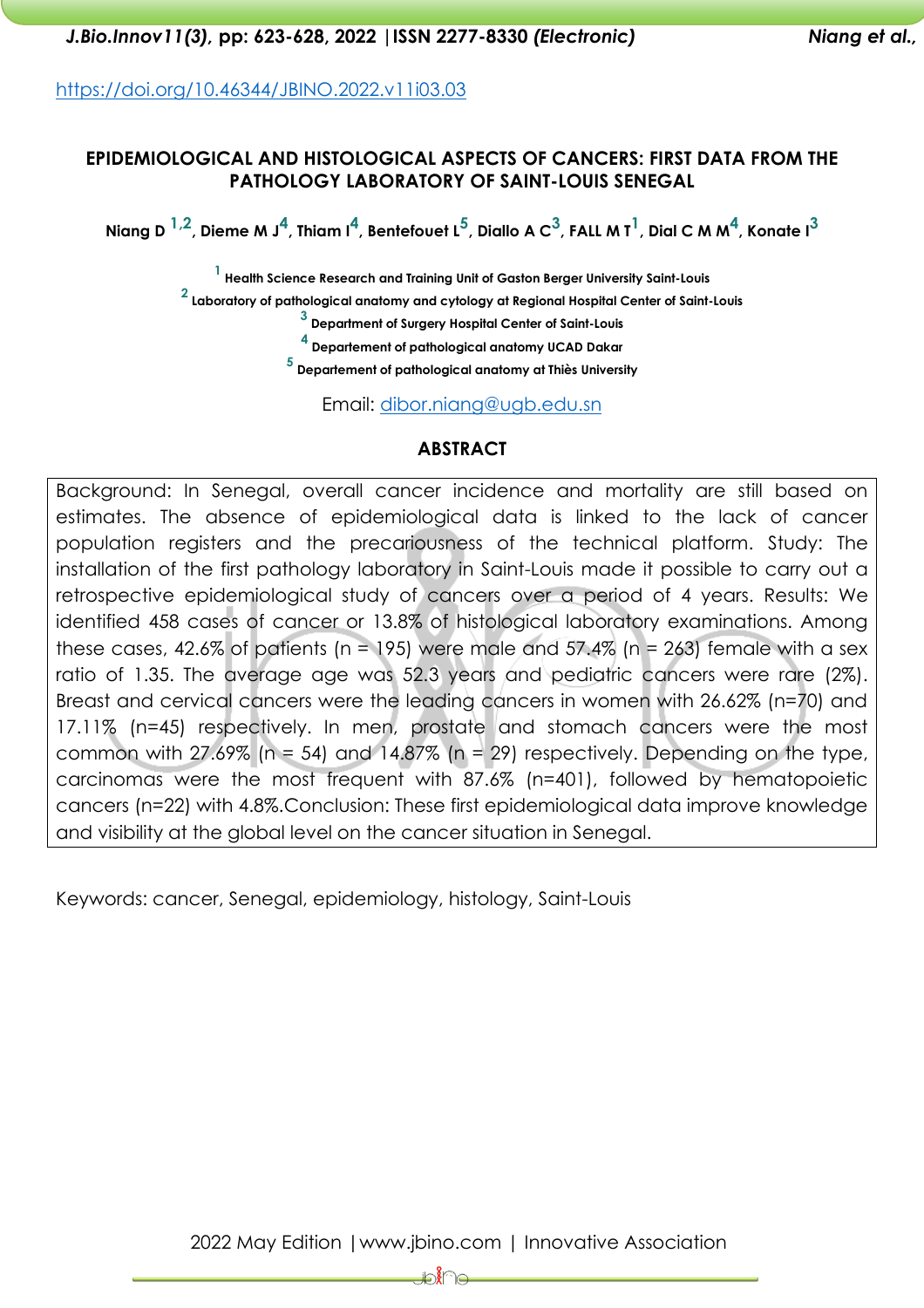### **Introduction**

According to the WHO, cancer causes nearly one in six deaths worldwide and approximately 70% of cancer deaths occur in low- and middle-income countries [5]. In Senegal, overall cancer incidence and mortality are still based on estimates. The absence of epidemiological data is linked to the lack of cancer population registers and the precariousness of the technical platform. This situation is an obstacle to the fight against cancer. The Saint-Louis pathology laboratory is the first in this specialty to be installed in a rural hospital structure in Senegal. This study was conducted with the aim of studying the epidemiological aspects of cancer data and comparing it with data from the literature.

#### Methodology

This is a retrospective study that was conducted over 4 years. The study population concerned all cases of cancer diagnosed by histological examination. Cases of recurrence and cancers confirmed on surgical specimen with prior diagnosis on biopsy specimen were not collected. Data were collected from archives of pathology reports. The variables studied were age, gender, nature of samples, histological aspects and immunohistochemical profiles. Data *Cancers location:* the results are set out in the table below (Table 1).

ı

were entered into Epi Info 7 and analysis was performed in Microsoft Excel.

## **Results**

#### *At the socio-demographic level*

458 cases of cancer have been recorded in the pathological anatomy laboratory of the CHR of Saint-Louis, which represented 13.8% of all histological diagnoses. Primary tumors represented 94.8% while tumors of secondary location were 5.2% of the total number of cancers. The diagnosis of cancer was made in 336 cases on biopsy specimens and in 122 cases on surgical specimens.

*Age:* The average age of the patients was 52.3 years with a minimum of 3 years and a maximum of 90 years. The most affected age group was between 45-64 years old with a rate of 21.2%.

*Gender:* there was a female predominance (57.4%), was observed aggravated by a younger average age of cancer onset in women, which was 48.5 years, while in men, it was 57.3 years. Pediatric cancers accounted for 2% of registered cancer cases.

| Location         | Females                                                   | Males | <b>Total Number</b> | Percentage |
|------------------|-----------------------------------------------------------|-------|---------------------|------------|
| <b>Breast</b>    | 70                                                        |       | 70                  | 15,3%      |
| Prostate         |                                                           | 54    | 54                  | 11,8%      |
| <b>Esophagus</b> | 24                                                        | 21    | 45                  | 9,8%       |
| Cervix           | 45                                                        |       | 45                  | 9,8%       |
| <b>Stomach</b>   | 12                                                        | 29    | 41                  | 9,0%       |
|                  | 2022 May Edition   www.jbino.com   Innovative Association |       |                     |            |

D 10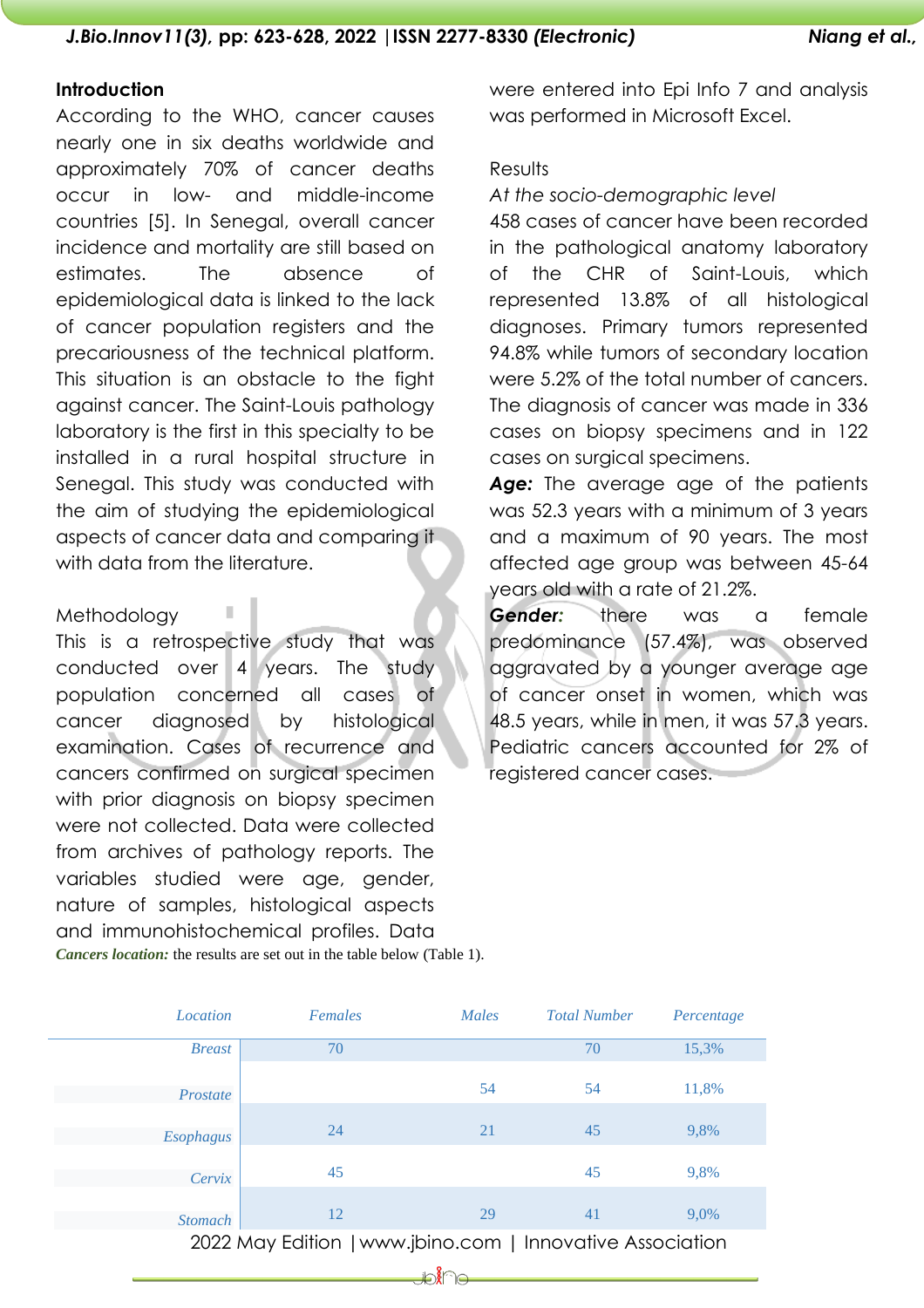# *J.Bio.Innov11(3),* **pp: 623-628, 2022 |ISSN 2277-8330** *(Electronic) Niang et al.,*

| Ganglion                    | 11                  | 14               | 25                       | 5,5% |  |
|-----------------------------|---------------------|------------------|--------------------------|------|--|
| Skin                        | $\overline{9}$      | 10               | 19                       | 4,1% |  |
| Colon                       | 10                  | $\boldsymbol{7}$ | $17\,$                   | 3,7% |  |
| <b>Body of the uterus</b>   | 16                  |                  | 16                       | 3,5% |  |
| Rectum                      | 9                   | $\overline{6}$   | 15                       | 3,3% |  |
| Ovary                       | 14                  |                  | 14                       | 3,1% |  |
| Thyroid                     | 11                  | $\sqrt{2}$       | 13                       | 2,8% |  |
| Tongue                      | $\bf 8$             | $\sqrt{2}$       | $10\,$                   | 2,2% |  |
| soft tissue                 | $\overline{4}$      | 5                | 9                        | 2,0% |  |
| Hypopharynx                 | $\,1$               | $\sqrt{6}$       | $\boldsymbol{7}$         | 1,5% |  |
| Anus                        | $\mathfrak{Z}$      | $\mathbf{3}$     | $\overline{6}$           | 1,3% |  |
| <b>Bladder</b>              | $\,1\,$             | $\overline{4}$   | 5                        | 1,1% |  |
| Larynx                      |                     | $\frac{5}{2}$    | $\overline{\phantom{a}}$ | 1,1% |  |
|                             |                     | 5                | $\overline{5}$           | 1,1% |  |
| Lip                         |                     |                  |                          |      |  |
| Knee                        |                     | $\overline{3}$   | $\overline{3}$           | 0,7% |  |
| small intestine             | $\,1\,$             | $\sqrt{2}$       | $\overline{3}$           | 0,7% |  |
| <b>Bone</b>                 | U<br>$\overline{2}$ | $\frac{1}{1}$    | 3                        | 0,7% |  |
| Cavum                       | $\,1$               | $\overline{2}$   | $\mathfrak{Z}$           | 0,7% |  |
| Vulva                       | $\overline{3}$      |                  | $\overline{3}$           | 0,7% |  |
| $\label{def:resc} Testicle$ |                     | $\sqrt{2}$       | $\overline{2}$           | 0,4% |  |
| Kidney                      | $\,1\,$             | $\,1\,$          | $\overline{2}$           | 0,4% |  |
| Urethra                     | $\sqrt{2}$          |                  | $\sqrt{2}$               | 0,4% |  |
| Nasal cavity                |                     | $\overline{2}$   | $\sqrt{2}$               | 0,4% |  |
| Perineum                    |                     | $\,1\,$          | $\,1\,$                  | 0,2% |  |
| Duodenum                    |                     | $\,1\,$          | $\,1\,$                  | 0,2% |  |
| White line                  |                     | $\,1$            | $\,1\,$                  | 0,2% |  |

2022 May Edition |www.jbino.com | Innovative Association

 $\bigcup_{i=1}^{\infty}$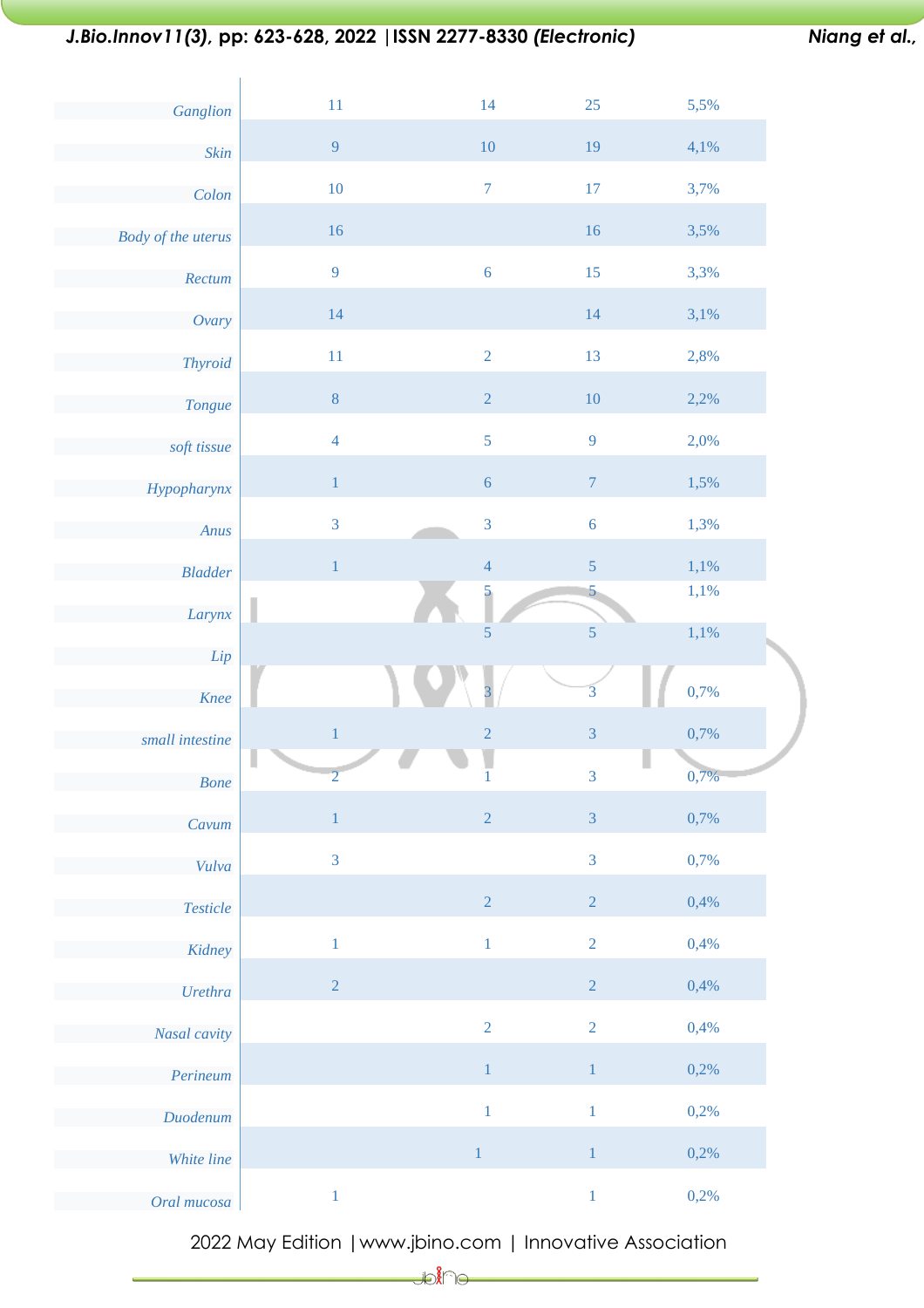## *J.Bio.Innov11(3),* **pp: 623-628, 2022 |ISSN 2277-8330** *(Electronic) Niang et al.,*

surgical specimens. Malignant epithelial tumors were the most frequent with 87.6%. These carcinomas were mainly represented by adenocarcinomas and squamous cell carcinomas with respectively 51.09% and 29.91%. Next came hematological malignancies with 4.8% (20 lymphomas and two cases of plasmacytomas). Hodgkin's disease accounted for 22.7% of lymphomas.

Sarcomas ranked third with 4.6%.

| Penis           |              | $\mathbf{1}$ | $\mathbf{1}$ | 0,2%   |
|-----------------|--------------|--------------|--------------|--------|
| Palace          |              | 1            | $\mathbf{1}$ | 0,2%   |
| Liver           |              | $\mathbf{1}$ | $\mathbf{1}$ | 0,2%   |
| Peritoneum      | $\mathbf{1}$ |              | $\mathbf{1}$ | 0,2%   |
| <b>Glottis</b>  | 1            |              | $\mathbf{1}$ | 0,2%   |
| Abdominal mass  | $\mathbf{1}$ |              | $\mathbf{1}$ | 0,2%   |
| Epiploon        |              | $\mathbf{1}$ | $\,1\,$      | 0,2%   |
| Armpit mass     |              | 1            | $\mathbf{1}$ | 0,2%   |
| Pelvic mass     | $\mathbf{1}$ |              | $\,1\,$      | 0,2%   |
| Suprapubic mass |              | 1            | $\mathbf{1}$ | 0,2%   |
| Grand total     | 263          | 195          | 458          | 100,0% |

According to gender, the most common locations in women were the breast with 26.62% followed by the cervix and esophagus with 17.11% and 9.13% respectively.

In men, the prostate ranks first with 27.69%, stomach and esophageal cancers came respectively in 3rd and 4th place with respectively 14.87% and 10.77%.

*Histologically*

The diagnosis of cancer was made on biopsies in 336 of the cases and on 122

**Table 2: Distribution of cancers according to histological type**

| <b>Histology Types</b>         | Frequency      | Percentage |
|--------------------------------|----------------|------------|
| Epithelial tumors              | 401            | 87,6%      |
| Hematopoietic tumors           | 22             | 4,8%       |
| Connective tumors              | 21             | 4,6%       |
| Germ cell tumors               | 5              | 1,1%       |
| Stromal and sex cord tumors    | $\overline{4}$ | 0,9%       |
| Melanocytic tumors             | 4              | 0,9%       |
| Tumors of the digestive stroma | 1              | 0,2%       |
| Total                          | 458            | 100,0%     |

**Discussion** 

2022 May Edition |www.jbino.com | Innovative Association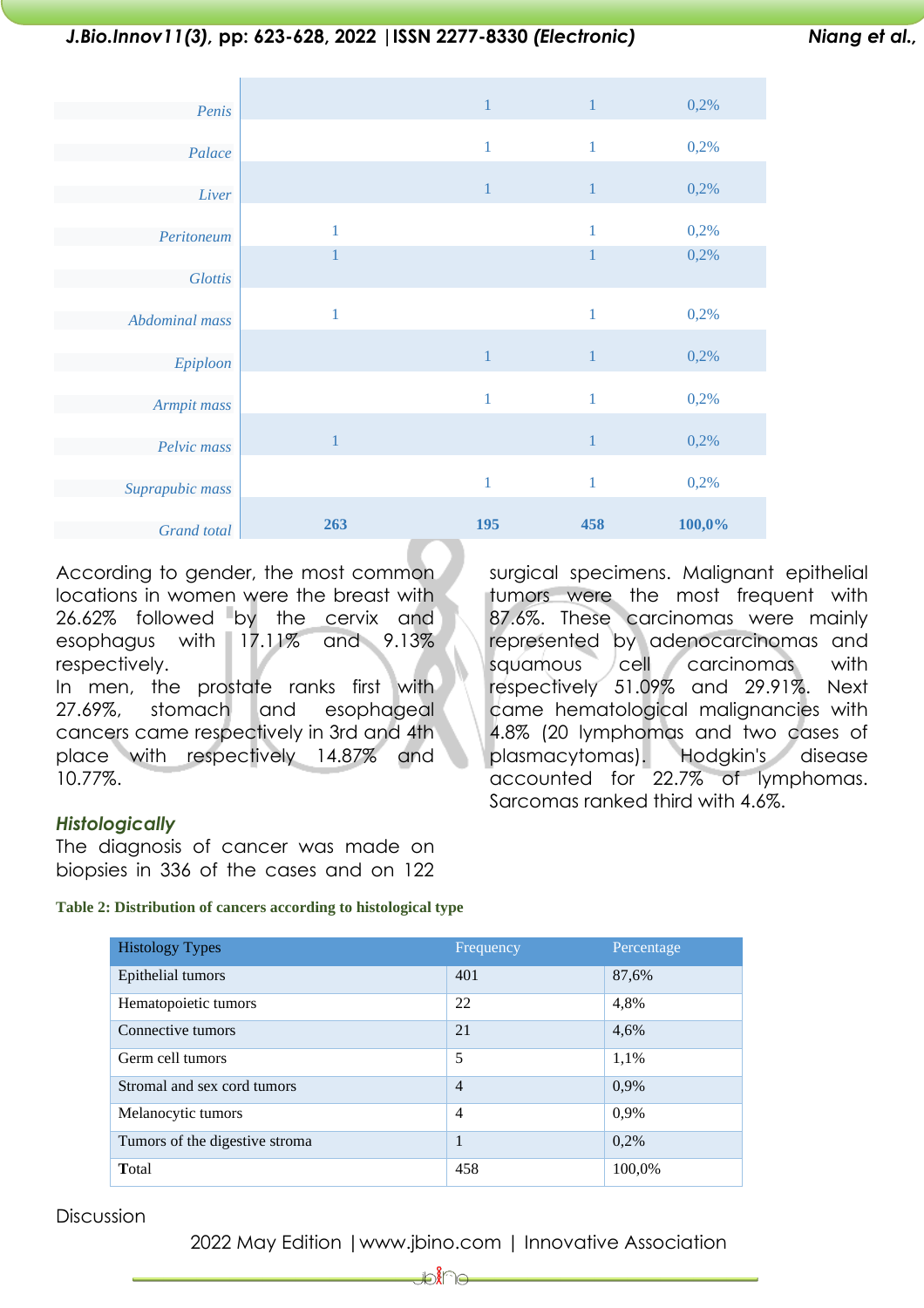The malignant or cancerous tumor pathology represents 13.8% of the histopathological activity of the laboratory against 17% in Cotonou [1] and 19.05% in Rwanda [10]. In Senegal, the exploitation of data from the Dakar oncology service reported 835 cases over a period of 12 months, 542 cases [2]. The low demographics and the absence of certain medical specialties in our rural study area could justify the difference in frequency compared to those in the literature.

A female predominance was observed with 57.4% of recorded cases. Our observation matches that of Niger with 58.4% [8] and 56% in Cotonou [7]. It is close to the results of Dakar with 53% [2]. On the other hand, other authors have reported a relative male predominance in developed countries. This is the example of France (197,500 men versus 149,000 women) [9] and GLOBOCAN (9.5 million men versus 8.6 million women). The sex difference could be explained by the impact of cancer of the cervix, which represents the first cancer in developing countries, while in developed countries, lung and prostate cancer are at the forefront [4]. However, in this present study, it is breast cancer associated with cervical cancer, which seems to explain the female predominance.

The age group from 45 to 64 years of all sexes combined was the most affected by cancer, according to data from Dakar [2] which found the same age group. Indeed, the average age of cancer patients in Africa is often around the age of 50, while in developed countries it is around 60 [5]. In developing countries, the link between cancer and many infectious factors has been put forward as responsible for this precocity while cancers are often linked to the aging of the population in Western countries [11].

Our study reports that the first cancer in women is breast cancer in correlation with GLOBOCAN [4], Niger [8] and Cotonou [7].

The frequency of 11.9% of prostate cancers is low compared to that of Cotonou 23.2% [7] and the USA 20% [6]. The discrepancy with those of countries with a black population could be explained by the weak technical platform of the Hospital at the time of our study.

Histologically, as in Dakar [2], we noted a predominance of carcinomas mainly represented by adenocarcinomas with 51.09% and squamous cell carcinomas with 29.91%.

In addition, hematological malignancies accounted for 4.8% of all cases with 4.4% lymphomas. Similar figures are found in the literature with 4.09% [3] in Dakar and 6% in South Africa [12].

Cancers among 0-15 years old accounted for 2% of the total number of cancers. The literature reports a rate of 0.5% in high-income countries compared to 4.6% in sub-Saharan Africa [6]. The low percentage in our study reflects the difficulties in the diagnostic and therapeutic management of pediatric cancers in the northern zone of Senegal.

### Conclusion

In Africa, cancer control strategies are weakened by the lack of epidemiological data. It is necessary to set up registers of cancer populations, which requires the installation of a pathological anatomy laboratory, which has a central place in oncology. These epidemiological data obtained thanks to the pathology laboratory of Saint-Louis is a contribution for a better knowledge and visibility of cancer in sub-Saharan Africa throughout the world.

<del>J</del>onic